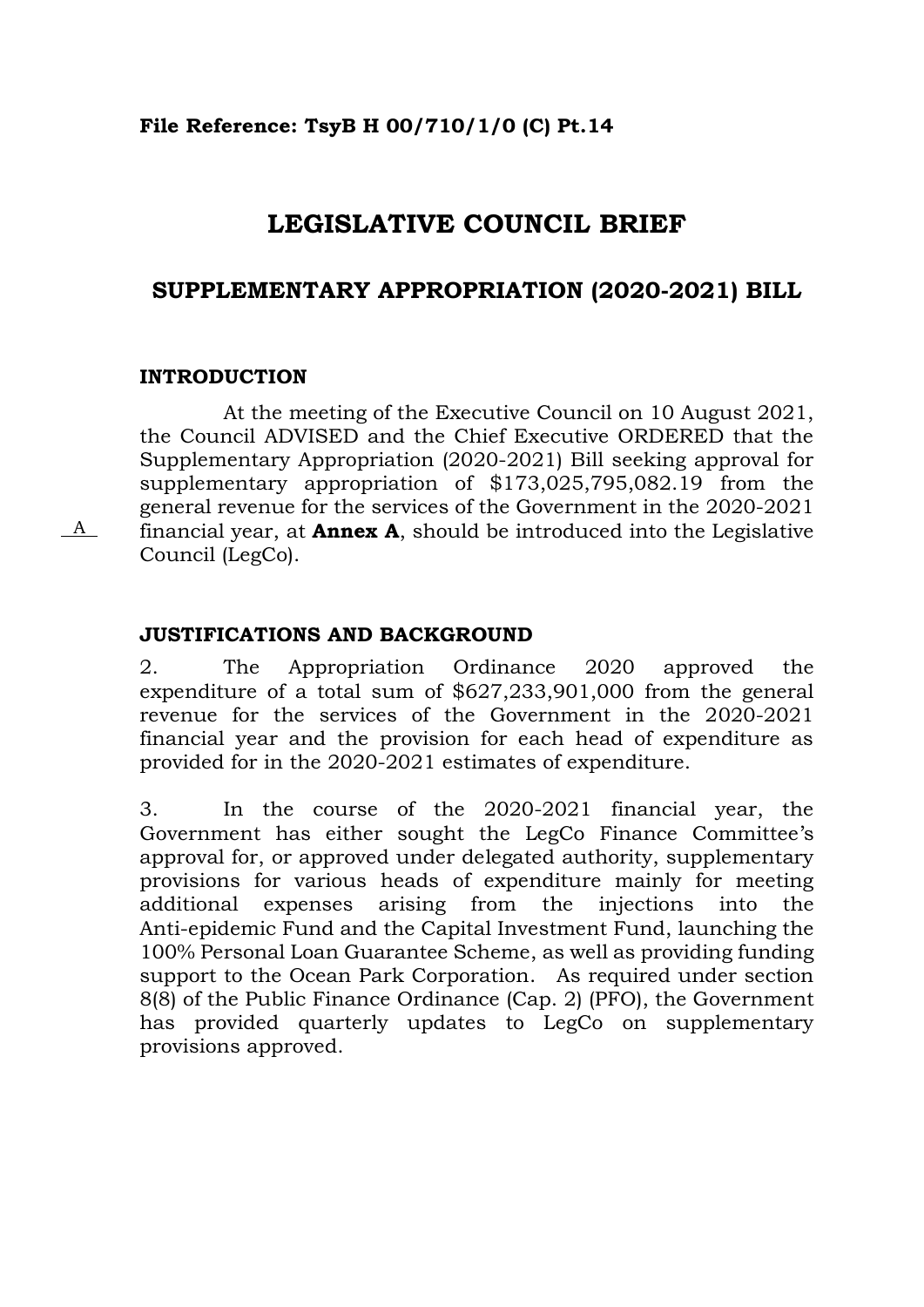4. The annual accounts for the 2020-2021 financial year have been finalised. In accordance with section 9 of the PFO , we need to introduce a Supplementary Appropriation Bill into LegCo as soon as practicable. The purpose is to reconcile the differences between the sums originally appropriated for each head of expenditure under the General Revenue Account and the actual expenditure if these sums are exceeded.

#### **SUPPLEMENTARY APPROPRIATION (2020-2021) BILL (BILL)**

5. For eight of the 84 heads of expenditure under the General Revenue Account, the actual expenditure for the 2020-2021 financial year exceeded the original appropriation by a total of \$173,025,795,082.19, as detailed in **Annex B**. Accordingly, the Bill provides for a supplementary appropriation of this amount over and above the sum appropriated by the Appropriation Ordinance 2020.

#### **LEGISLATIVE TIMETABLE**

| 6. | The legislative timetable will be as follows –                               |                  |  |  |  |
|----|------------------------------------------------------------------------------|------------------|--|--|--|
|    | Publication in the Gazette                                                   | 27 August 2021   |  |  |  |
|    | First Reading and commencement of<br>Second Reading debate                   | 1 September 2021 |  |  |  |
|    | Resumption of Second Reading<br>debate, committee stage and Third<br>Reading | to be notified   |  |  |  |

B

 $\overline{a}$ 

Section 9 of the PFO provides that: "If at the close of account for any financial year it is found that expenditure charged to any head is in excess of the sum appropriated for that head by an Appropriation Ordinance, the excess shall be included in a Supplementary Appropriation Bill which shall be introduced into the Legislative Council as soon as practicable after the close of the financial year to which the excess expenditure relates."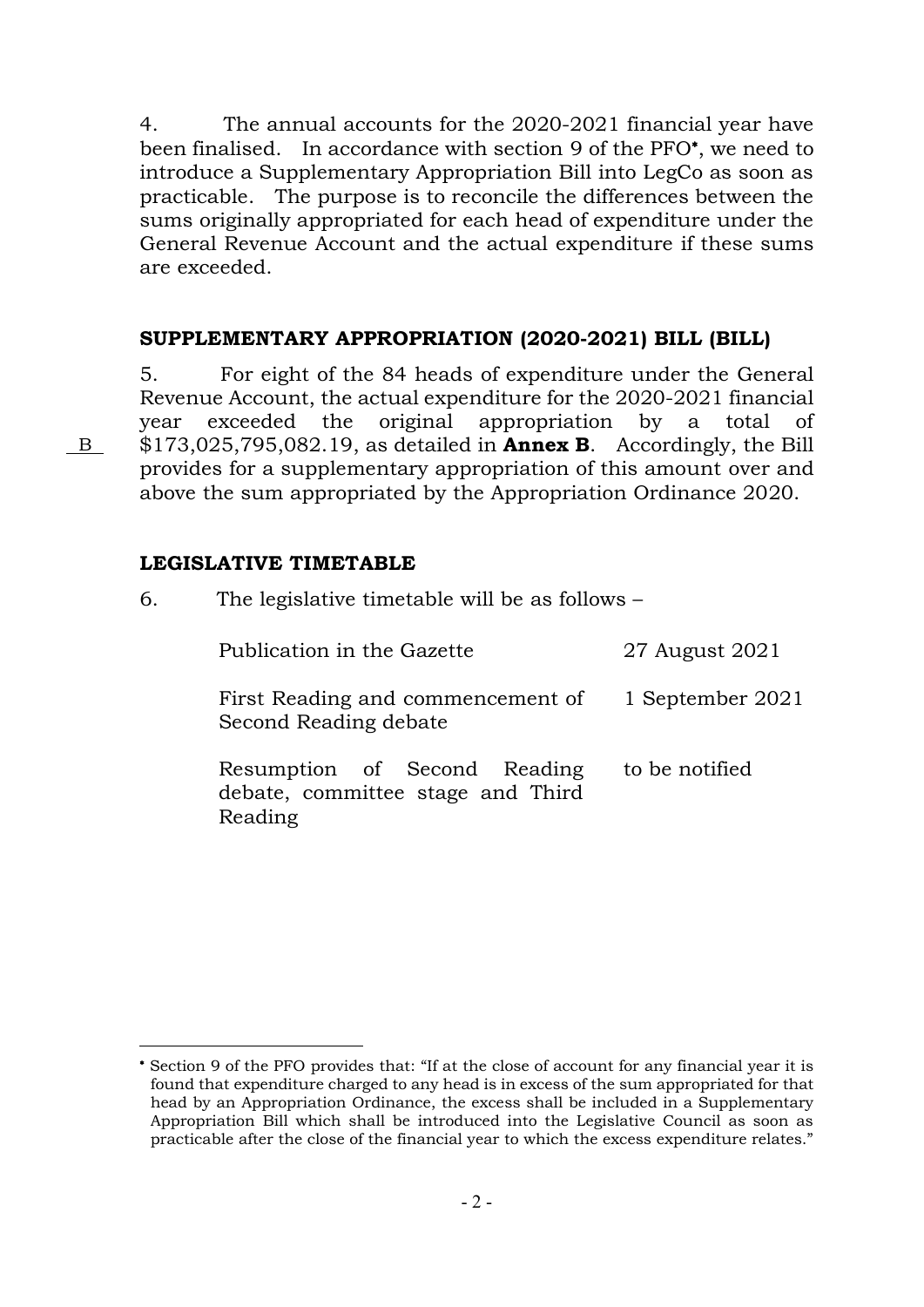## **IMPLICATIONS OF THE PROPOSAL**

7. The proposal does not have economic, financial, civil service, environmental, productivity, sustainability, family or gender implications.

8. The proposal is in conformity with the Basic Law, including the provisions concerning human rights.

## **PUBLIC CONSULTATION**

9. The Bill is largely technical. Public consultation is considered not necessary.

## **PUBLICITY**

10. A spokesperson will be available to handle any enquiries.

## **ENQUIRIES**

11. Enquiries on this brief should be directed to Mr Ronald Fan, Principal Assistant Secretary for Financial Services and the Treasury (Treasury)H, at 2810 3726.

Financial Services and the Treasury Bureau 25 August 2021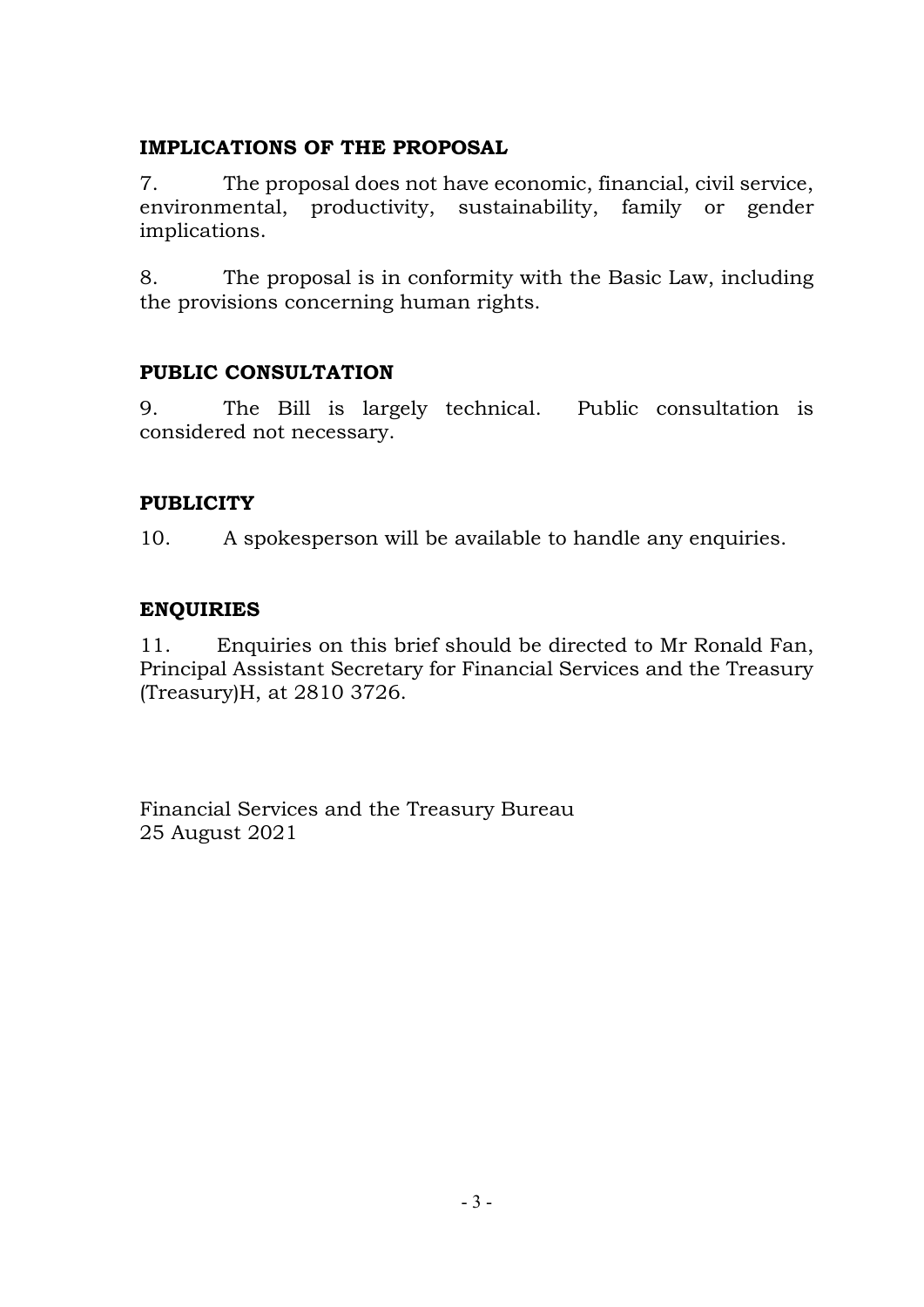#### **Supplementary Appropriation (2020-2021) Bill Supplementary Appropriation (2020-2021) Bill**

**Clause 1** 

 $\overline{1}$ 

# **A BILL**

# **To**

**Approve a supplementary appropriation to the services of the Government in the financial year that ended on 3 I March 2021.** 

**Enacted by the Legislative Council.** 

#### **1. Short title**

**This Ordinance may be cited as the Supplementary Appropriation (2020-2021) Ordinance.** 

#### 2. **Approval of appropriation**

**The appropriation in the manner expressed in the Schedule of a sum**  of \$173,025,795,082.19 from the general revenue for the services of **the Government in the financial year that ended on 31 March 2021 is approved.** 

**Schedule** 

|  | anegule |  |  |
|--|---------|--|--|
|  |         |  |  |
|  |         |  |  |

**2**

**[s. 2]** 

#### **Schedule**

|                   |                                                                                                                                 | 10.41                                       |
|-------------------|---------------------------------------------------------------------------------------------------------------------------------|---------------------------------------------|
| Number<br>of Vote | Head of Expenditure                                                                                                             | Amount<br>of Vote<br>$\mathbf{\mathcal{E}}$ |
| 39                | Drainage Services Department                                                                                                    | 13,579,895.92                               |
| 47                | Government Secretariat: Office of the<br>Government Chief Information Officer                                                   | 12,824,871.68                               |
| 120               |                                                                                                                                 | 28,838,299.85                               |
| 140               | Government Secretariat: Food and Health                                                                                         | 1,649,333,443.99                            |
| 142               | Government Secretariat: Offices of the<br>Chief Secretary for Administration and<br>the Financial Secretary  132,132,641,918.74 |                                             |
| 148               | <b>Government Secretariat: Financial Services</b><br>and the Treasury Bureau (Financial                                         | 7,854,676,557.84                            |
| 152               | Government Secretariat: Commerce and<br>Economic Development Bureau<br>(Commerce, Industry and Tourism                          |                                             |
|                   |                                                                                                                                 | 7,755,450,094.17                            |
|                   |                                                                                                                                 | 149,447,345,082.19                          |
| 184               |                                                                                                                                 |                                             |
|                   |                                                                                                                                 | Total  173,025,795,082.19                   |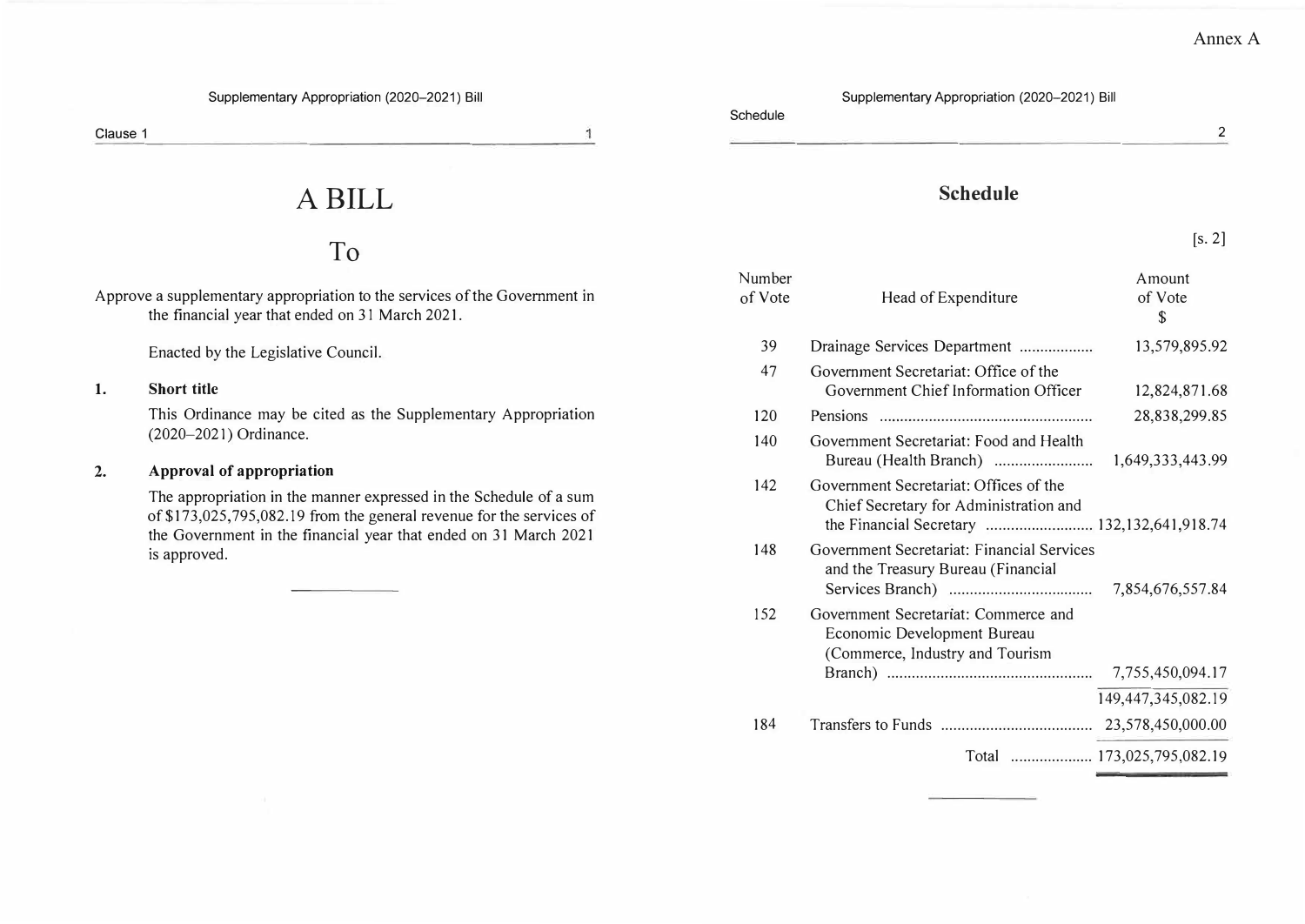Paragraph 1

#### Explanatory Memorandum

This Bill provides for the appropriation of \$173, 025, 795, 082. 19 for the financial year that ended on 31 March 2021 in addition to the sum appropriated by the Appropriation Ordinance 2020 (I of 2020).

 $\mathbf{3}$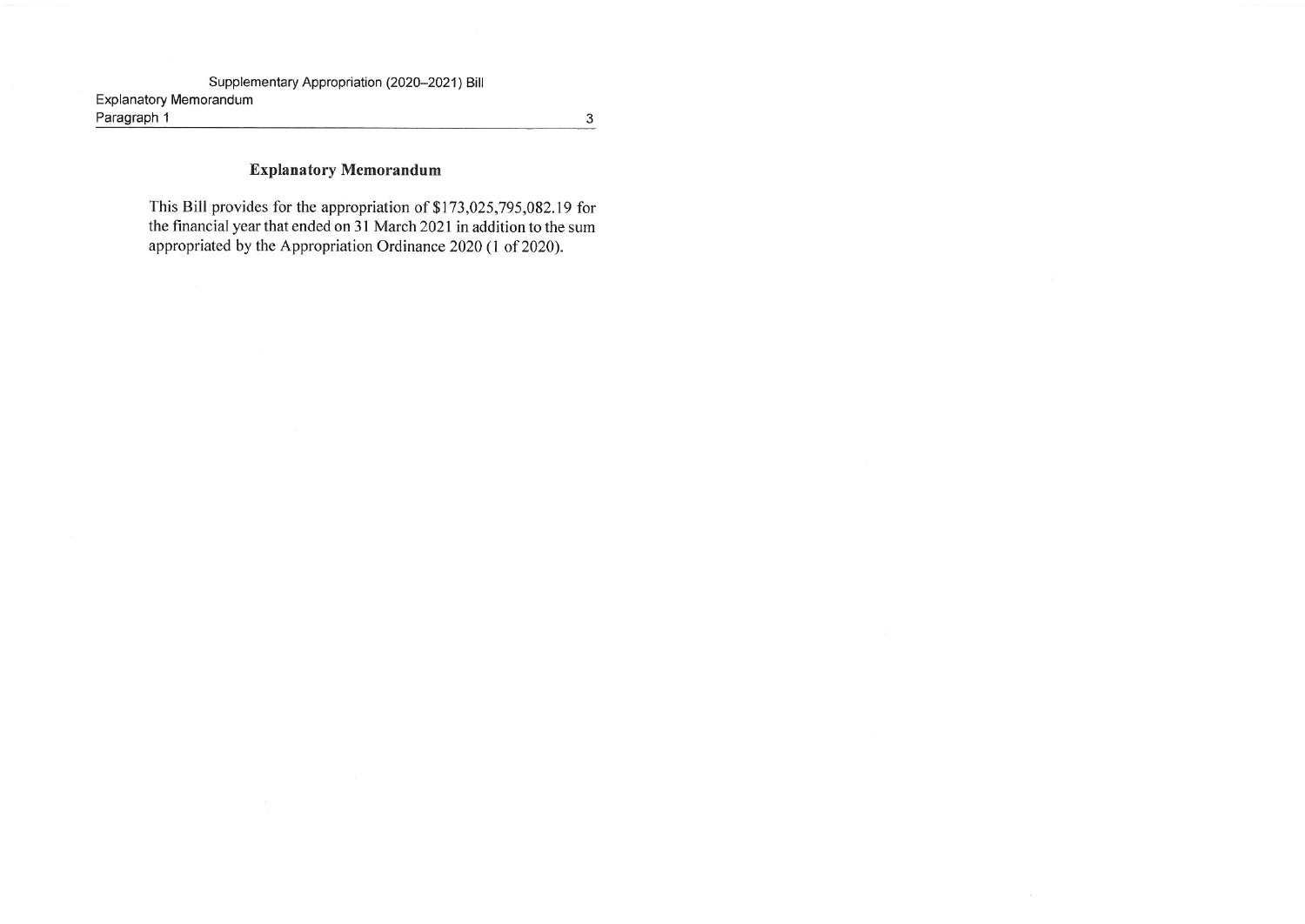# **Supplementary Appropriation (2020-2021) Bill**

|     | <b>Head of Expenditure</b>                                                                 | Original<br><b>Estimate</b> | <b>Actual</b><br><b>Expenditure</b> | Supplementary<br>Appropriation | <b>Major Reasons</b>                                                                                                                                                                                                                                                                                                                                |
|-----|--------------------------------------------------------------------------------------------|-----------------------------|-------------------------------------|--------------------------------|-----------------------------------------------------------------------------------------------------------------------------------------------------------------------------------------------------------------------------------------------------------------------------------------------------------------------------------------------------|
| 39  | Drainage Services<br>Department                                                            | 3,117,301,000               | 3,130,880,895.92                    | 13,579,895.92                  | Additional expenses arising from the measures in<br>response to the COVID-19 pandemic, additional<br>requirements for minor plant, vehicles and equipment<br>(block vote) and additional cash flow requirements for<br>the commitment item on 'Replacement of control<br>system for main pumps at Tseung Kwan O Pumping<br>Station'                 |
| 47  | Government Secretariat:<br>Office of the<br>Government Chief<br><b>Information Officer</b> | 881,583,000                 | 894,407,871.68                      | 12,824,871.68                  | Additional cash flow requirements for the commitment<br>item on Enriched IT Programme in Schools (formerly<br>"Enriched IT Programme in Secondary<br>known as<br>Schools")                                                                                                                                                                          |
| 120 | Pensions                                                                                   | 42,660,595,000              | 42,689,433,299.85                   | 28,838,299.85                  | Additional requirements for payment of pension<br>benefits                                                                                                                                                                                                                                                                                          |
| 140 | Government Secretariat:<br>Food and Health Bureau<br>(Health Branch)                       | 78,433,213,000              | 80,082,546,443.99                   | 1,649,333,443.99               | Additional expenses for the Hospital Authority to<br>epidemic, and additional cash flow<br>combat the<br>requirements for a new commitment item on the<br>"Special Support Scheme for Hospital Authority's<br>chronic disease patients living in the Guangdong<br>Province to sustain their medical consultation under<br>Coronavirus Disease 2019" |